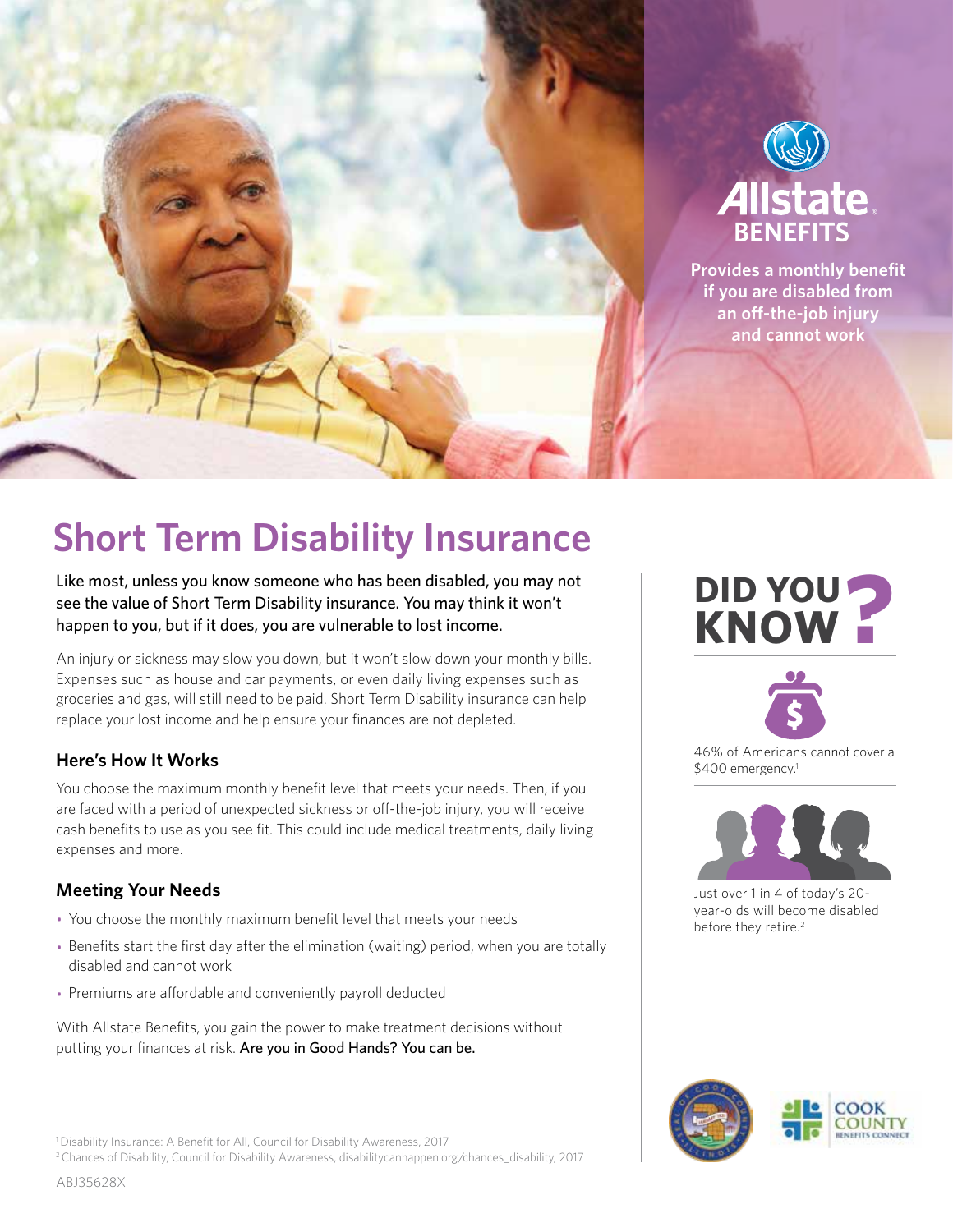# **Meet Joan**

**Joan is a hard worker and is very active outside of her workplace. She considers herself healthy and is still relatively young. Recently, one of her coworkers suffered a disability while at home and was unable to work, so her paycheck stopped. Joan thinks about her own situation and wonders what would happen to her finances if she suffered a disability.** 

**Here is what weighs heavily on her mind:**

- Her major medical will only pay a portion of the expenses associated with diagnosis, injury treatments and rehabilitation (if required)
- If she misses work because of an injury, she may not get paid or will receive a reduced paycheck
- She has bills, rent/mortgage, groceries and everyday living expenses she must continue to pay
- She might need to purchase special medical equipment, make needed renovations to her home or need assistance from a visiting nurse

Joan's story of injury and treatment turned into a happy ending, because she had Short Term Disability Insurance to help replace her paycheck while she was out of work.



Joan purchased Short Term Disability Insurance to help protect the family's finances if she had to miss work due to a disability.





Joan is painting her home when she falls from a ladder. She immediately feels sharp pain in her lower back. She visits her local emergency room to help relieve her pain.

#### Here's Joan's treatment path:

- Joan visits the emergency room and the doctors recommend she meet with a neurosurgeon
- The neurosurgeon diagnoses Joan with a torn disc
- Joan's doctor schedules surgery and informs her the recovery period will last six to eight weeks
- Joan files her Short Term Disability claim online
- Joan undergoes surgery and is released from the hospital to recover for six to eight weeks
- She visits her doctor during her recovery

Joan received a monthly cash benefit while she was unable to work, which helped her continue to meet all her financial obligations.



In addition to her medical coverage, Joan's Short Term Disability Insurance provided the following benefit:

Monthly Disability Benefit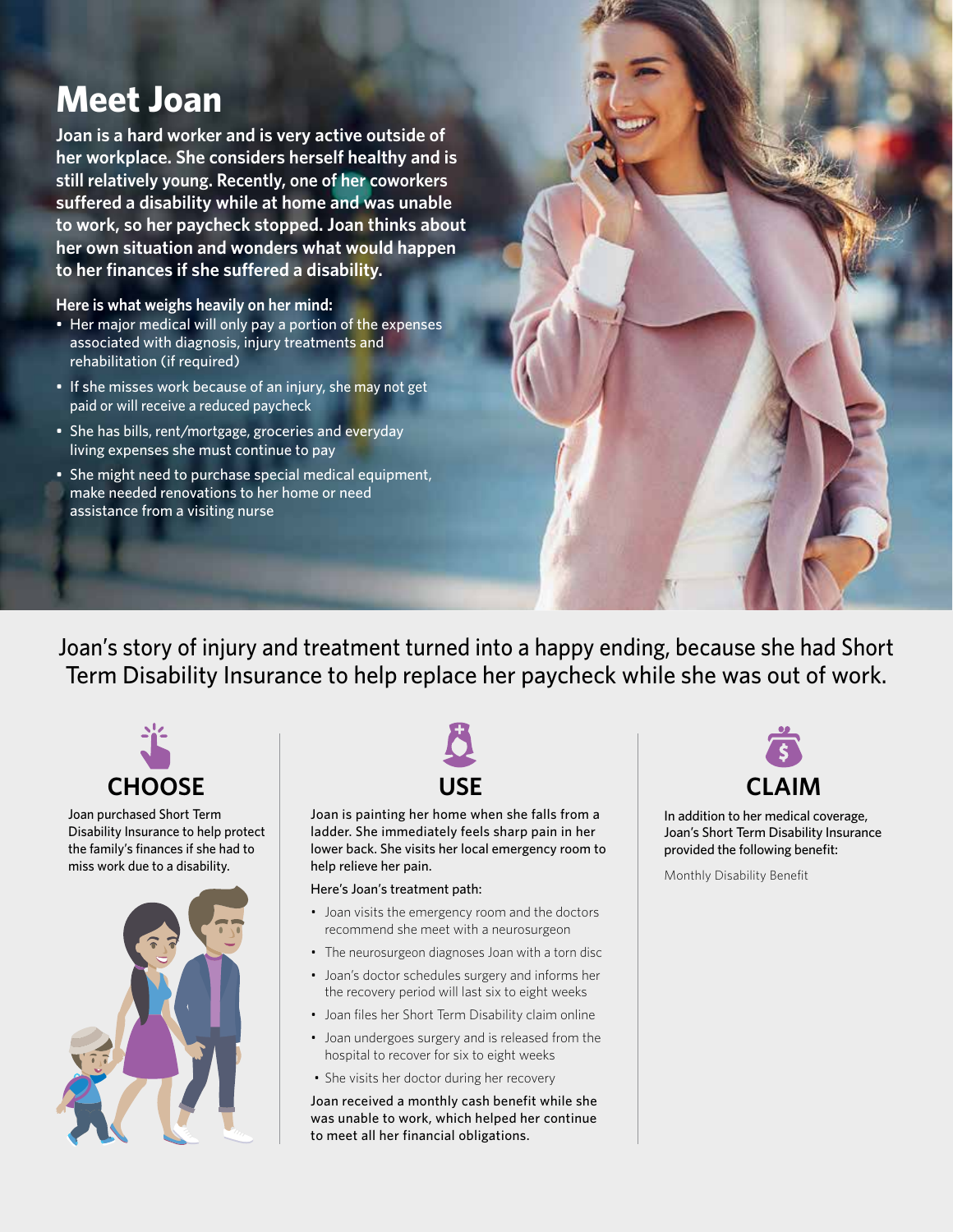#### **Using your cash benefits**

Our cash benefits provide greater coverage options because you get to determine how to use them.



#### **Finances**

Can help protect your savings, retirement plans and 401ks from being depleted.

#### **Travel**

You can use your cash benefits to help pay for expenses while receiving treatment in another city.



# Home

You can use your cash benefits to help pay the mortgage, continue rental payments, or perform needed home repairs for your after care.



## Expenses

The monthly cash benefit can be used to help pay your family's living expenses such as bills, electricity and gas.



#### **MyBenefits: 24/7 Access allstatebenefits.com/mybenefits**

An easy-to-use website that offers 24/7 access to important information about your benefits. Plus, you can submit and check your claims (including claim history), request your cash benefit to be direct deposited, make changes to personal information, and more.

# **BENEFITS**

#### **BASE POLICY BENEFITS**

Total Disability - the monthly benefit starts after the elimination period has been met. Benefits will not continue beyond the maximum benefit period

Partial Disability - 50% of the monthly benefit is paid after at least one month that the Total Disability Benefit is payable. Payments continue while partially disabled for up to 3 months, but not beyond the maximum benefit period

Pregnancy - a benefit for pregnancy is paid if total disability first begins after the certificate has been in force for at least 9 months

**Organ Donor -** a benefit is paid when disabled from donating an organ

Waiver of Premium - premiums are waived after monthly disability benefits are payable for 30 days in a row, for as long as monthly benefits are payable

#### **BASE POLICY BENEFIT CONDITIONS**

Concurrent Disability - one monthly benefit is paid, even if you are disabled due to more than one cause. Being disabled from more than one cause does not extend the payment of benefits under the maximum benefit period

Recurrent Disability - a benefit is paid if disabled from the same or related cause within 6 months without a new waiting period or maximum benefit period

## **DETAILS OF COVERAGE**

Maximum Monthly Benefit - \$5,000

Benefit Period - 6 Months

**Elimination Period for Accident - 7 Days** 

Elimination Period for Sickness - 7 Days

Monthly Benefit - Your monthly disability benefit may be reduced if you receive disability payments from other deductible sources of income which include individual disability income policies or other group insurance coverage.

## **DEFINITIONS**

Total Disability - due to a sickness or injury, you are: unable to perform the material and substantial duties of your own occupation; under the regular care of a doctor; and not working in any job for wage or profit

Partial Disability - due to a sickness or injury, you are: unable to perform the material and substantial duties of your own occupation on a full-time basis, but are able to work part-time; and under the regular care of a doctor

**Elimination (Waiting) Period** - a period of continuous total disability which must be satisfied before you are eligible to receive benefits

**Own Occupation -** the occupation you are performing when a period of disability begins